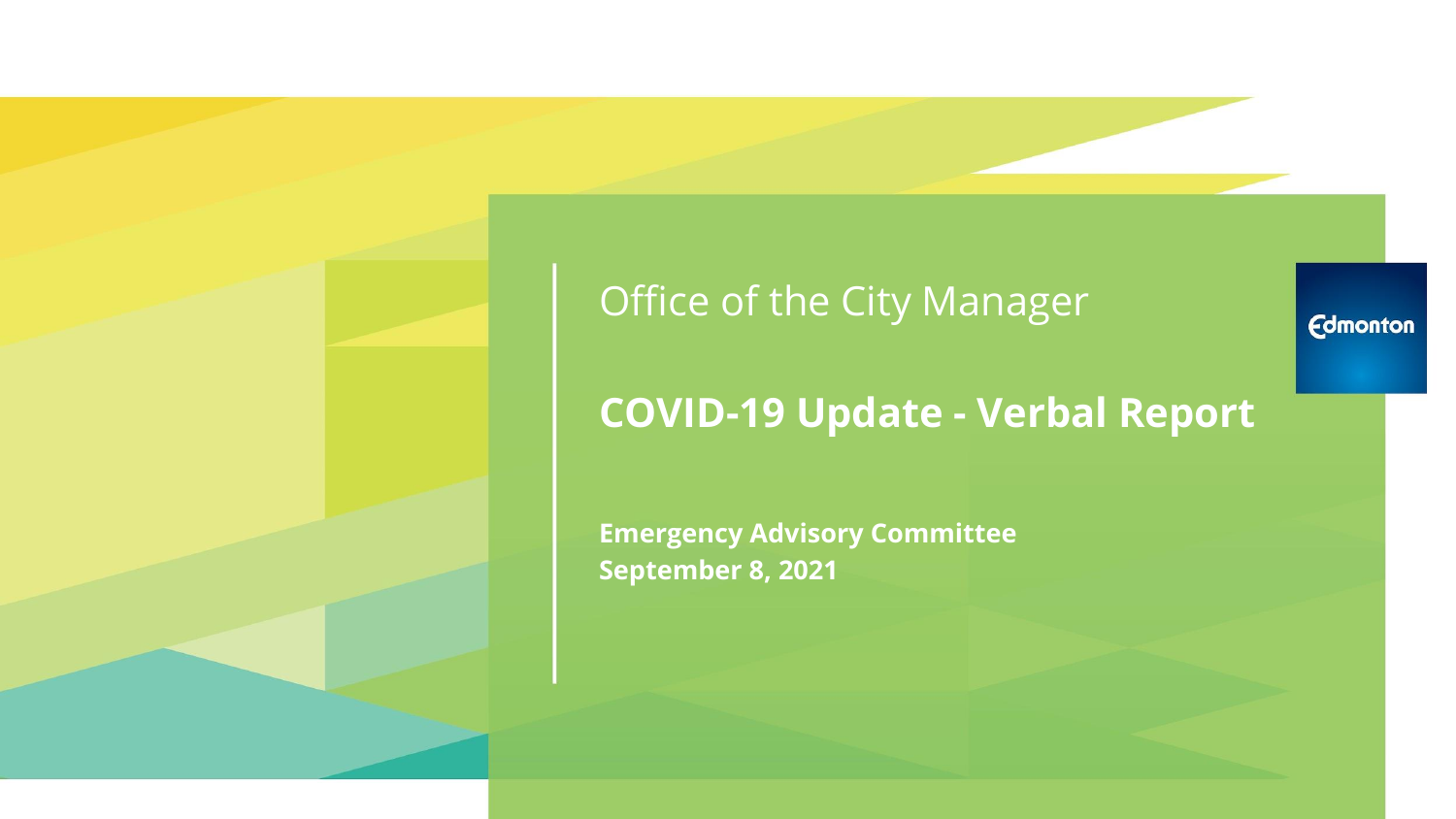## **Agenda**

- COVID data
- Provincial direction
- **•** Implementation
- Workforce matters
- **•** Community perspectives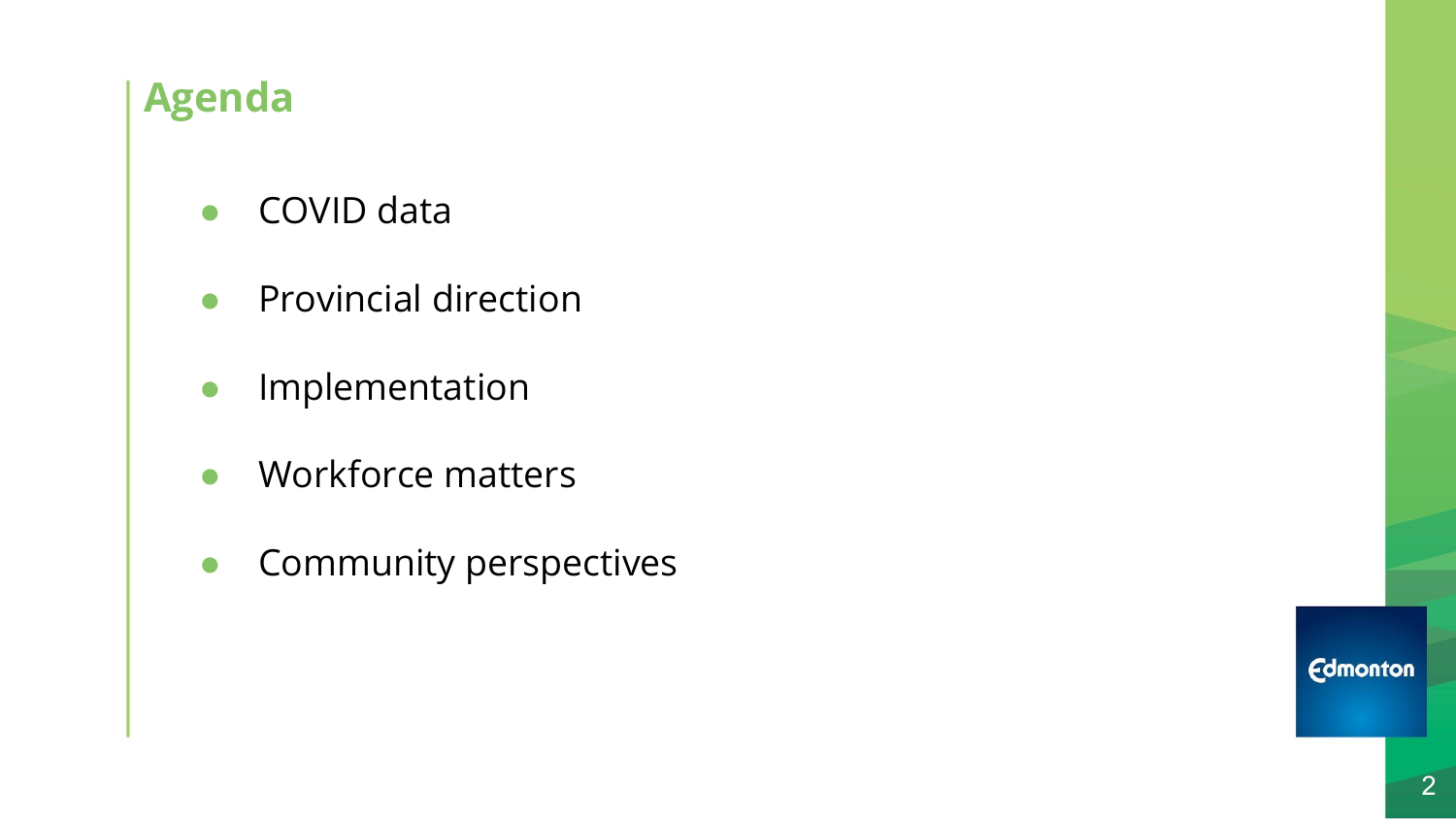## **COVID-19 Update - Edmonton Health Zone**

| Indicator                             | Jan 6  | Feb 9  | Mar 2  | Apr <sub>6</sub> | May 4  | June 6 | <b>July 5</b> | <b>July 27</b> | <b>Aug 11</b> | Sept 6 |
|---------------------------------------|--------|--------|--------|------------------|--------|--------|---------------|----------------|---------------|--------|
| <b>Total Cases to</b><br><b>Date</b>  | 46,073 | 52,271 | 53,882 | 58,385           | 70,506 | 77,243 | 77,749        | 78,014         | 78,923        | 86,139 |
| <b>Active cases</b>                   | 5,673  | 1,748  | 1,030  | 2,447            | 6,098  | 1,273  | 132           | 211            | 837           | 4,634  |
| <b>New daily cases</b>                | 421    | 60     | 75     | 239              | 555    | 48     | 37            | 15             | 72            | 436    |
| <b>Hospitalizations</b>               | 479    | 159    | 76     | 97               | 230    | 110    | 32            | 23             | 37            | 202    |
| <b>ICU</b>                            | 64     | 23     | 18     | 19               | 54     | 39     | 13            | 6              | 11            | 54     |
| <b>Active Case</b><br>Rate/100,000    | 455.6  | 133.3  | 81.1   | 188.4            | 416.5  | 92.1   | 9.5           | 15.83          | 58.8          | 303.3  |
| <b>Total Deaths to</b><br><b>Date</b> | 633    | 892    | 970    | 1,014            | 1,045  | 1,094  | 1,103         | 1,105          | 1,110         | 1,121  |
| <b>Outbreaks</b>                      | 113    | 86     | 50     | 25               | 51     | 53     | 9             | $\overline{2}$ | 4             | 33     |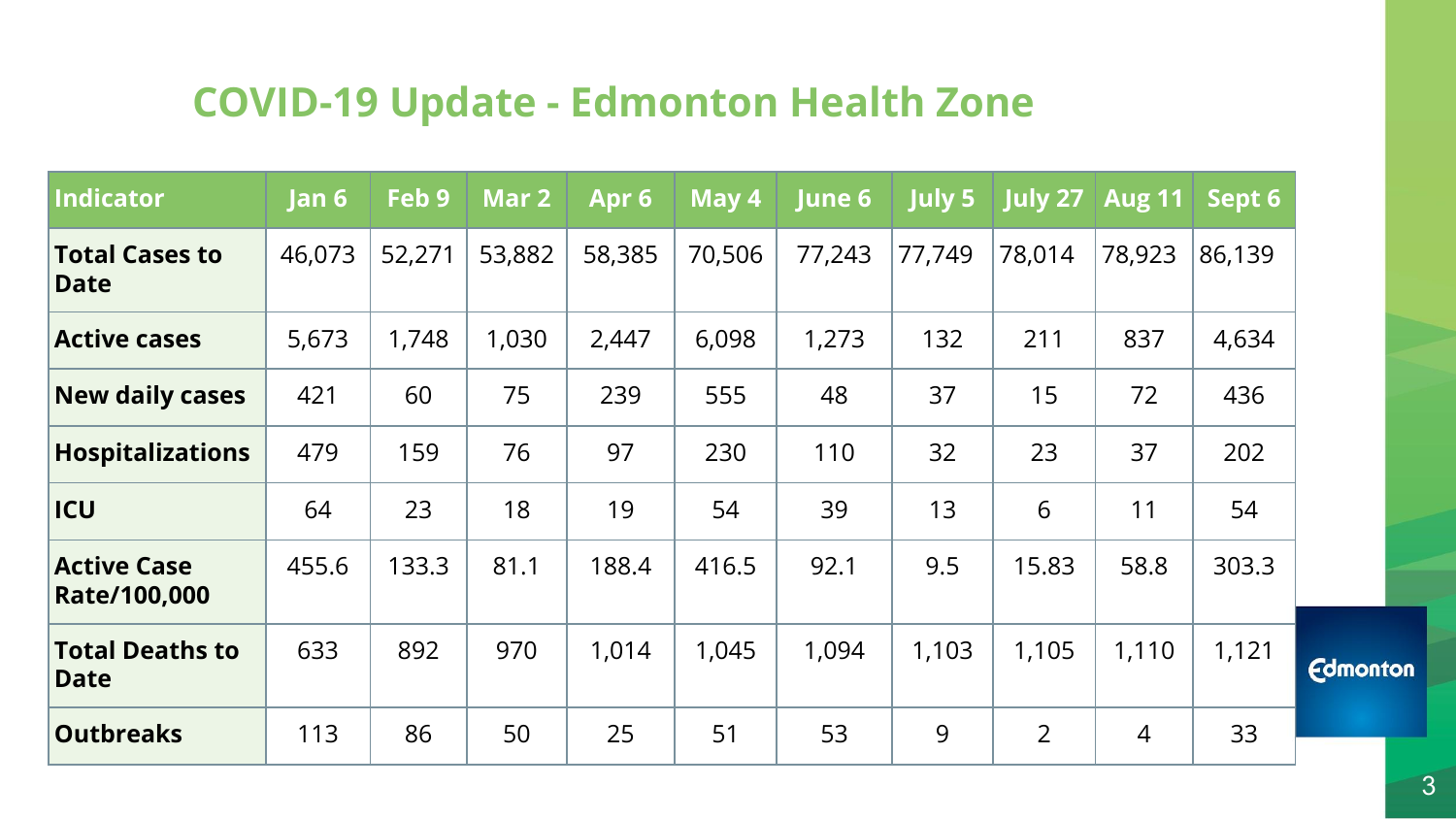# **Vaccination Rates / R-Value**

|                                                               | July 6 | <b>July 27</b> | <b>Aug 11</b> | Sept 6           |
|---------------------------------------------------------------|--------|----------------|---------------|------------------|
| % of Eligible Albertans (12+) - First<br><b>Dose</b>          | 73.4%  | 75.6%          | 76.5%         | 78.6%            |
| % of Eligible Albertans (12+) - Fully<br><b>Vaccinated</b>    | 48.4%  | 64.3%          | 67.2%         | 70.6%            |
| % of Eligible Edmontonians (12+) -<br><b>First Dose</b>       | 75.0%  | 78.8%          | 79.1%         | 81.9%            |
| % of Eligible Edmontonians (12+) -<br><b>Fully Vaccinated</b> | 48%    | 67.5%          | 70.7%         | 74.8%            |
|                                                               |        |                |               | <b>Aug 16-22</b> |
| <b>Edmonton Zone R-Value</b>                                  | 0.73   | 1.37           | 1.41          | 1.32             |
| <b>Alberta R-Value</b>                                        | 0.75   | 1.48           | 1.25          | 1.19             |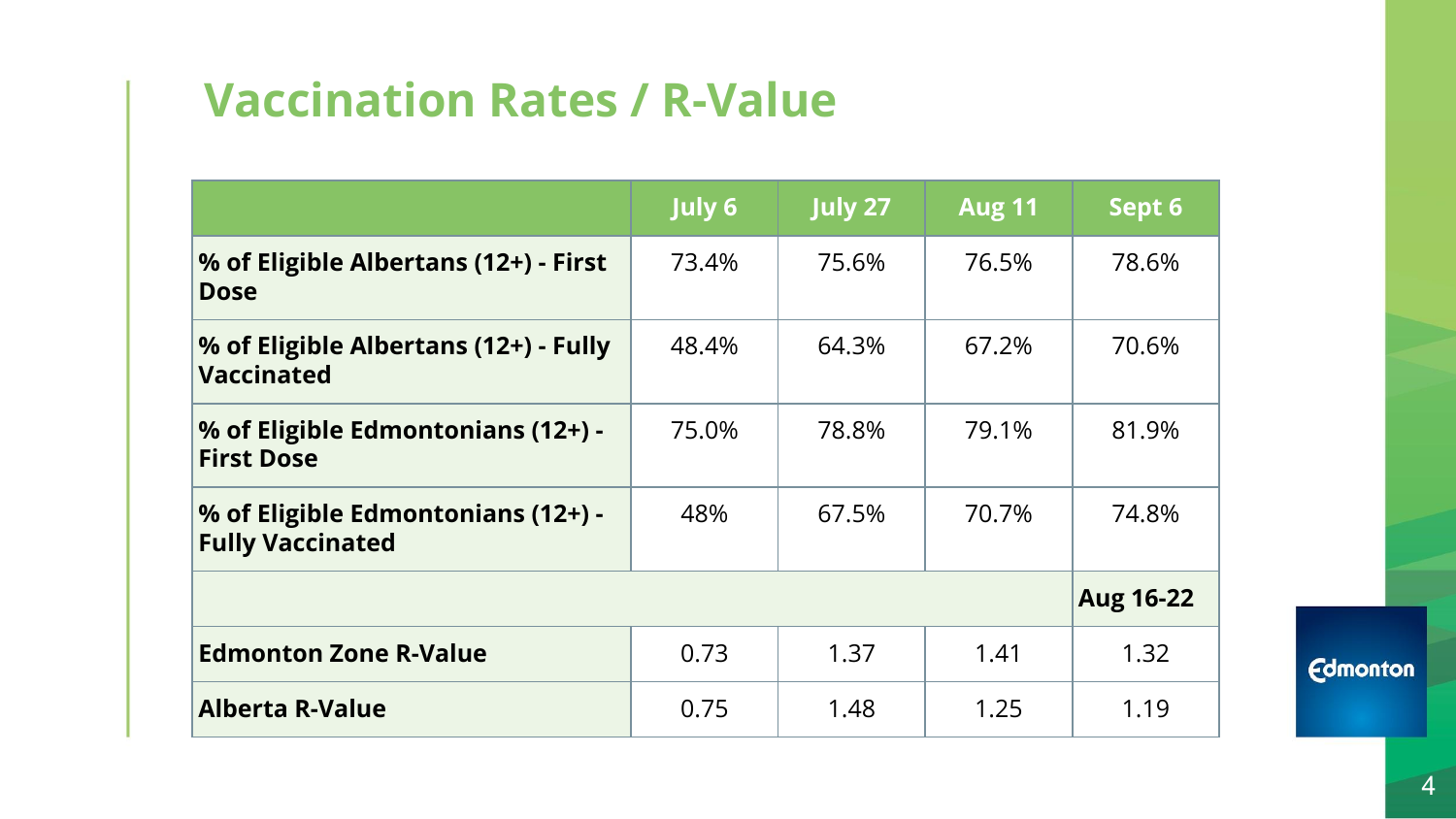# **City of Edmonton Recovery Dashboard**



Source (https://www.alberta.ca/covid-19-alberta-data.aspx)



Source (https://www150.statcan.gc.ca/)



COVID-19<br>RESPONSE



Source (https://www.alberta.ca/covid-19-alberta-data.aspx)

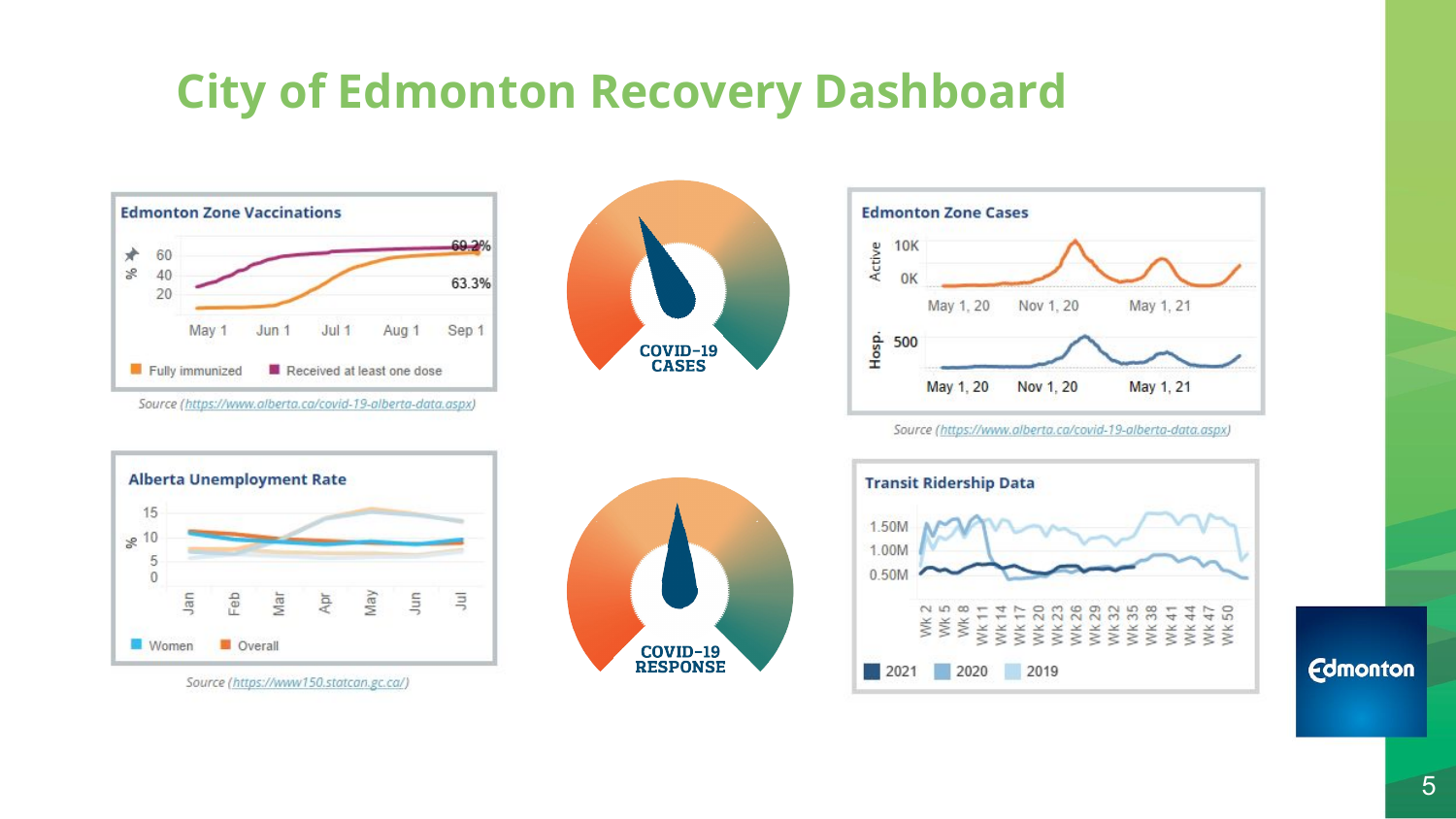# **Provincial direction**

- Masks required in indoor public spaces and workplaces
- Alcohol service ends at 10 p.m.
- Unvaccinated Albertans encouraged to limit in-person contacts
- Employers encouraged to pause return to work plans
- Vaccine incentive
- Testing will continue beyond September 27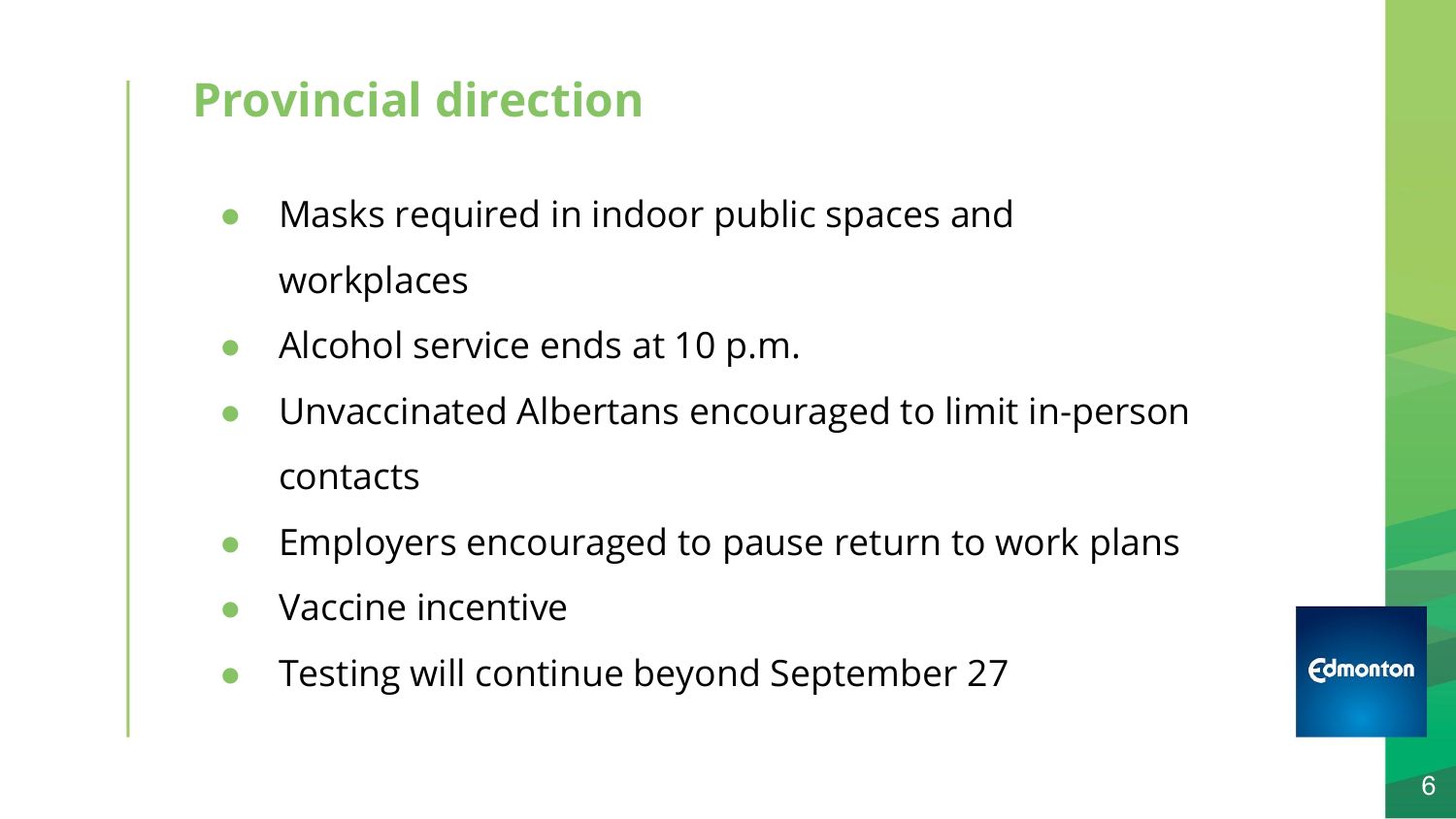# **Implementation**

- Provincial public health order and municipal bylaw both in effect
- Working with businesses
- Education-first enforcement approach
- Compliance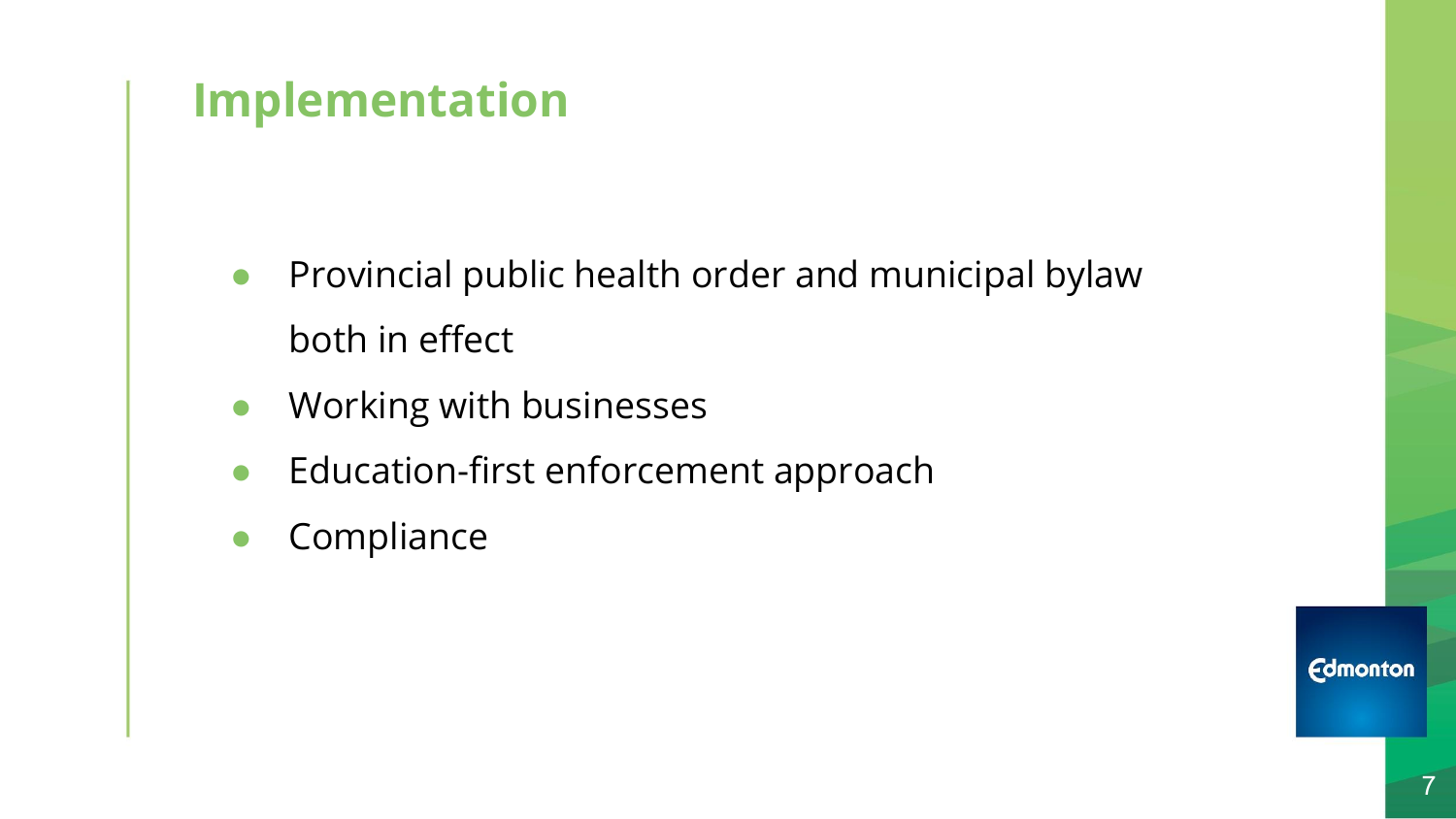# **COE Workforce Matters**

# **Temporary Work from Home**

Employees who are able to work from home will continue to do so until November 15, 2021

#### **COVID-19 Vaccination Disclosure**

- City of Edmonton employees have until September 10, 2021 to disclose whether they have received a COVID-19 vaccination
- The City will evaluate the vaccination information we receive next week and make decisions on any adjustments to safety measures.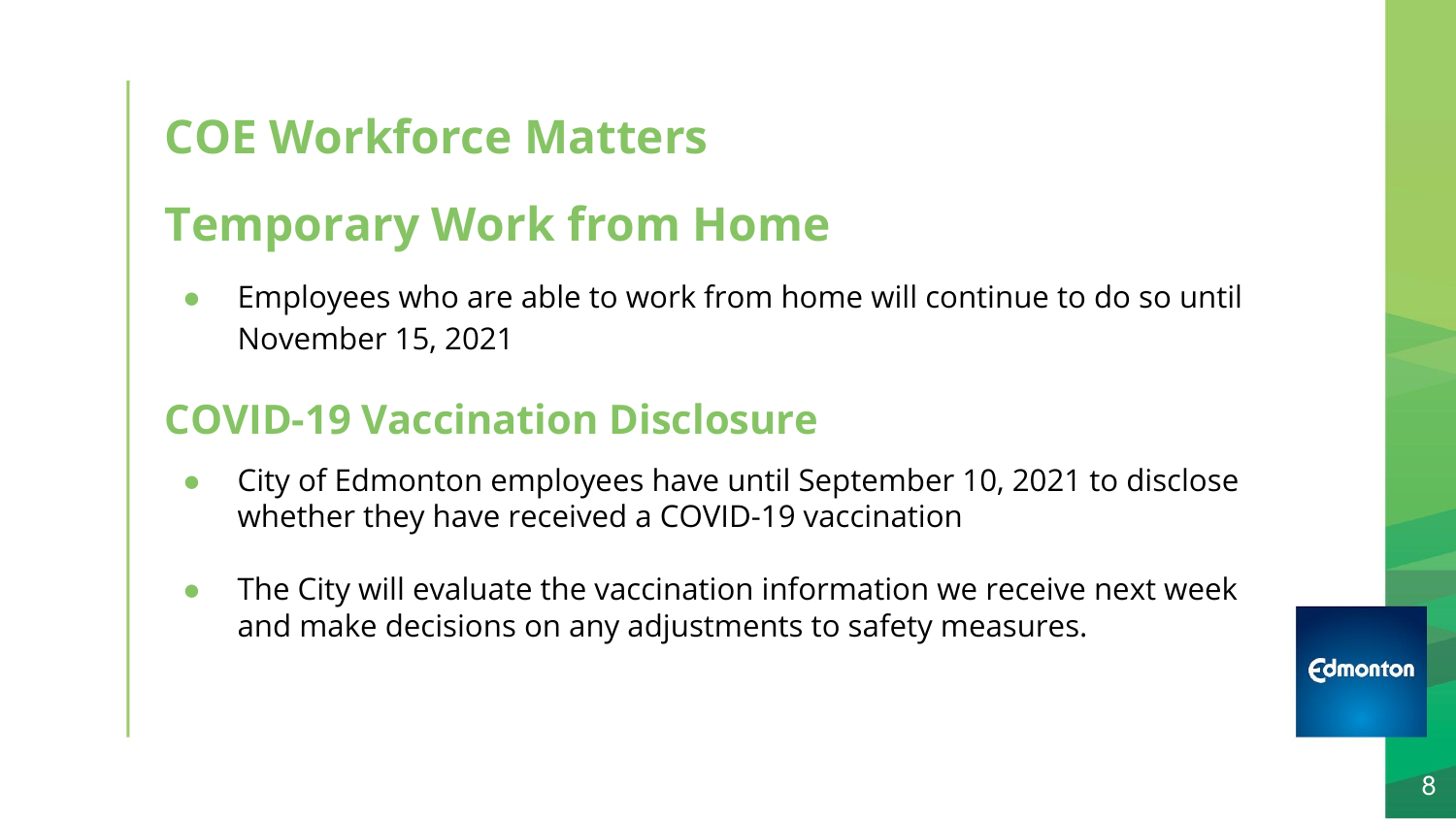# **Community perspectives**

- Vaccine passport
- Exemptions to mask requirements
- Additional direction from Council